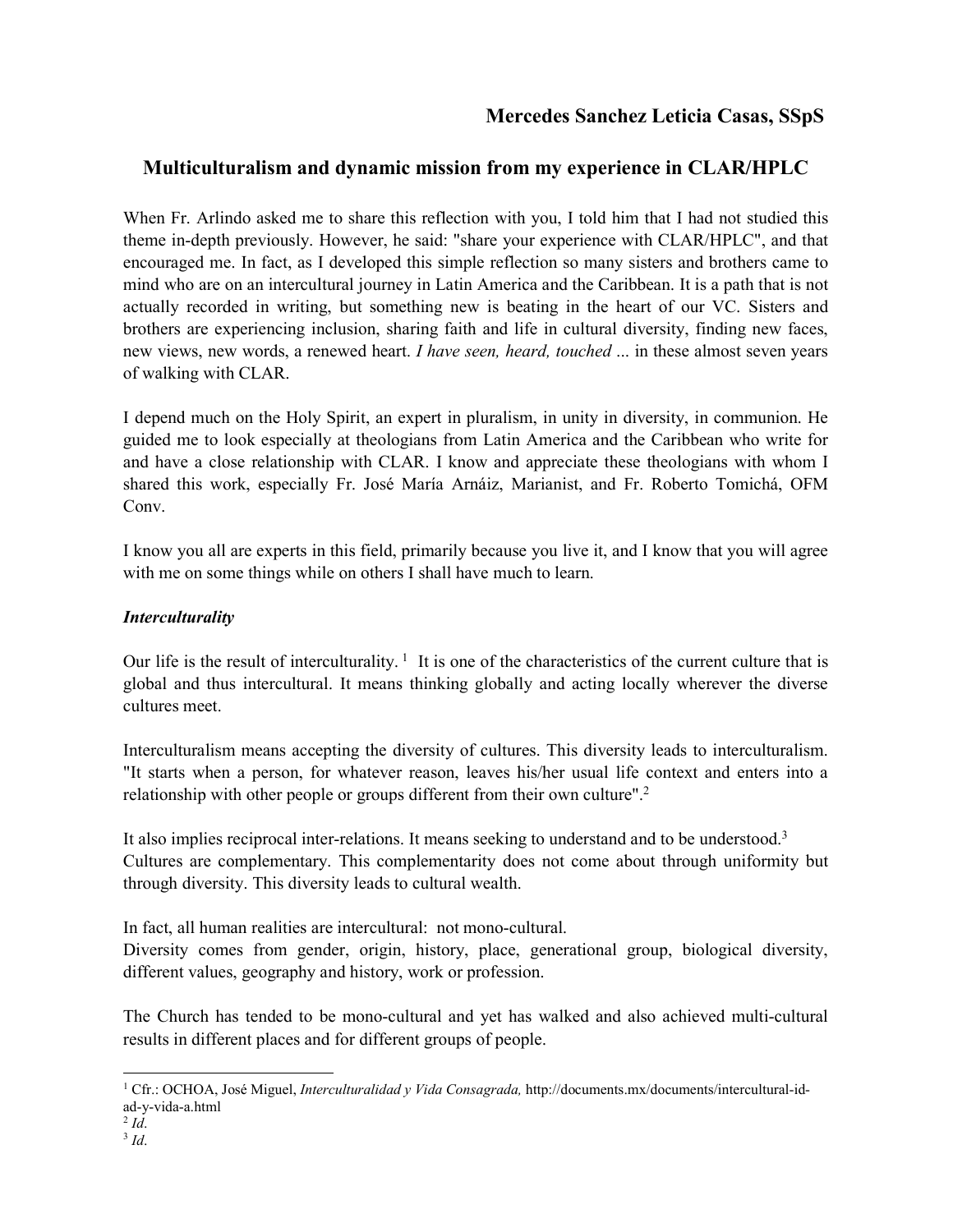Multi-culturalism must be lived and perceived as enrichment. More often than not it has been seen as a problem.

It is not an easy term to define, but it has come about through the effort to bring the local and the global together.

After the Second Vatican Council the issue of pluralism concerned the Church and Consecrated Life. Pluralism provides an appropriate notion of multiculturalism.

## **Mission**

Mission is a process of spreading the Gospel which passes through believers and non-believers, through Christian communities, the Church, cultures. One of the great challenges to the mission of the VC is interculturalism. We are all engaged in mission. 4

The Church does not exist without mission since mission is its *raison d'être*. Born of the Trinity: "*It is the ongoing dialogue of the Triune God with humanity*".5

We are "disciples and missionaries" as the Aparecida Document says. The mission is not an activity, but our being: "to be a living memory of Jesus". <sup>6</sup> Mission is where there are witnesses to the Gospel. Its root is the initiative of God that moves us, the impulse of the Spirit who always leads us beyond ourselves.

Mission must be intercultural. This requires from inculturation. A faith that does not become culture has no future; a charisma that no culture is not hard or spread.

This entails and brings certain requirements:

- $\Box$  Intercultural Missions
- $\Box$  Intercultural Content
- $\Box$  Intercultural Recipients
- $\Box$  Intercultural Mentality

## **Interculturalism and Mission According to CLAR**

Our globalized world is increasingly multicultural. Transportation, communications, migration flows, etc. ... bring people from different cultures to coexist in the same place. Respect and tolerance help us to coexist but we cannot ignore that racist, dominant, discriminatory attitudes exist too, that wanted to put an end to everything that was different/diverse. Multiculturalism is a fact and at the same time strongly permeates the lives of people, notwithstanding the laws or limitations barriers that seek to prevent it. Multiculturalism is a necessary condition for interculturalism, but it is not sufficient.<sup>7</sup> The step to multiculturalism takes place at the time difference is appreciated with respect, but still critically. In addition, it enables each individual to contribute and enrich his own outlook.

 <sup>4</sup> Cf: DEL VALLE, Carlos, *La interculturalidad como llamado y horizonte de misión para la Vida Religiosa,* http://www.fsfbelley.net/wpINTERCULTURALIDAD-Cap%C3%ADtulo-G.-2013.doc  $\overline{\phantom{a}}^5$  *Id*.

<sup>6</sup> Juan Pablo II.

<sup>7</sup> Cfr.: OCHOA, José Miguel, *Interculturalidad y Vida Consagrada,* http://documents.mx/documents/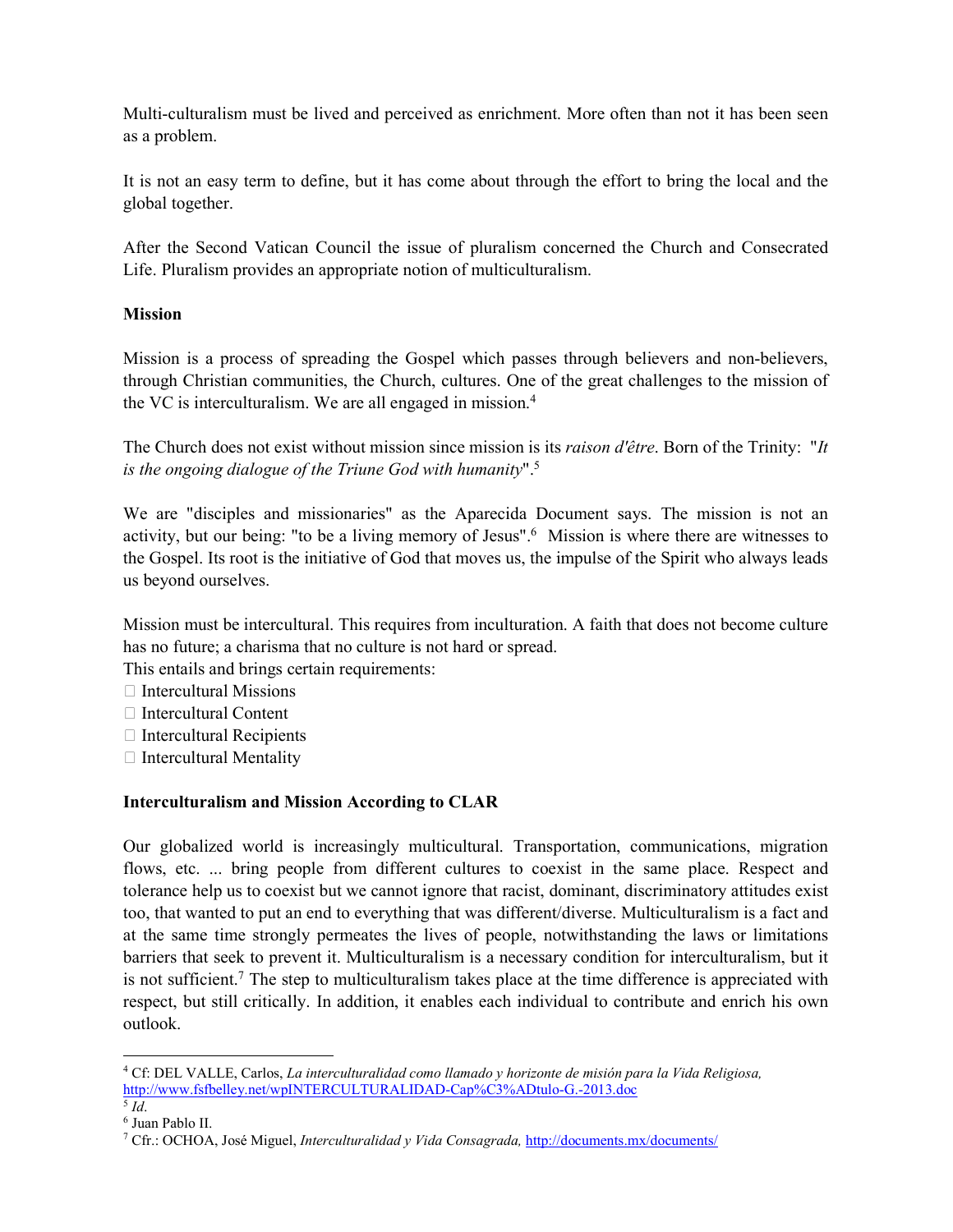Latin America and the Caribbean are both a multi-cultural and intercultural reality. In these countries of the New World people have lived together for centuries in diverse, rich, extraordinary cultures. The colonization of the sixteenth century could not completely eradicate them, and they have also given rise to new cultures and to the mestizo, creole, mulatto peoples.... The Afro-American and indigenous cultures are very much alive and they present a reality that still needs to dialogue as Church and as Consecrated Life more.

The reality we are living in is complex and in order to try to understand it we need to approach it from other perspectives, from without and from within, by dialoguing with other ways of seeing, of being, and thus getting involved in it. In this complex reality as we live with everyone, we hope to find in it a good place to live and coexist, a space for goodness or well-being. Consecrated Life is aware that this really is its theological area, it is where it hears the call, where it receives a mission and from where it is sent "out in haste to meet life", ready to "give life and life in abundance ". However, both "diversity and multiculturalism are an emerging reality in Consecrated Life".<sup>8</sup> Multiculturalism "is a sign of the vitality of the Spirit in consecrated life". <sup>9</sup>

This is the conviction of Consecrated Life in Latin American and the Caribbean and is its proposal of spirituality; a spirituality that helps to unravel, to read and reread the underlying Mystery. The Mystery that is fundamental contains so much diversity, richness, complexity. The fragmentation present in this reality in which we live and which dwells within us, in and outside of Consecrated Life. The Consecrated Life seeks to live in relation to what is different: a life that cultivates the encounter and seeks to favour change and brings about transformation. Thus, it is revitalized. We are "ministers meeting".10

We can say that Consecrated Life feels called to live an intercultural spirituality to make multiculturalism a path of spirituality. "Traditional religious life", says theologian Roberto Tomichá "in its search to find a path and socio-cultural repositioning, is urgently called upon to propose more intercultural missionary spiritualities, otherwise it just runs the risk of being left out of life and history, without significant responses to the men and women of today".<sup>11</sup> Father Tomichá has helped me to describe some of the strongest convictions that lead the way to multi-culturalism in Consecrated Life in Latin American and the Caribbean.

### **a) We all seek life**

In saying that we all understand all living things: plants, animals, the cosmos and the micro-cosmos, the human person ... we begin to understand that as we seek it and care for other beings, we also find ourselves. Our own life is understood only in relation to ...

The human person is no longer the center of Creation, but life is, understood globally: LIFE in capital letters, which is Christ Jesus. A*ll things were created by Him and for Him.... Everything is held together in Him.*

 <sup>8</sup> Id.

<sup>9</sup> Cf: DEL VALLE, Carlos, *La interculturalidad como llamado y horizonte de misión para la Vida Religiosa,* http://www.fsfbelley.net/wpcontent/uploads/2014/05/18.-INTERCULTURALIDADCap%C3%ADtulo-G.-2013.doc <sup>10</sup> Cf: DEL VALLE, Carlos, *La interculturalidad como llamado y horizonte de misión para la Vida Religiosa,*

http://www.fsfbelley.net/wpcontent/uploads/2014/05/18.-INTERCULTURALIDAD-Cap%C3%ADtulo-G.-2013.doc <sup>11</sup> In Revista Testimonio: "Inculturación", No. 230, Nov. Dic. 2008, Santiago de Chile, TOMICHÁ, Roberto, *Espiritualidades misioneras interculturales,* p. 59.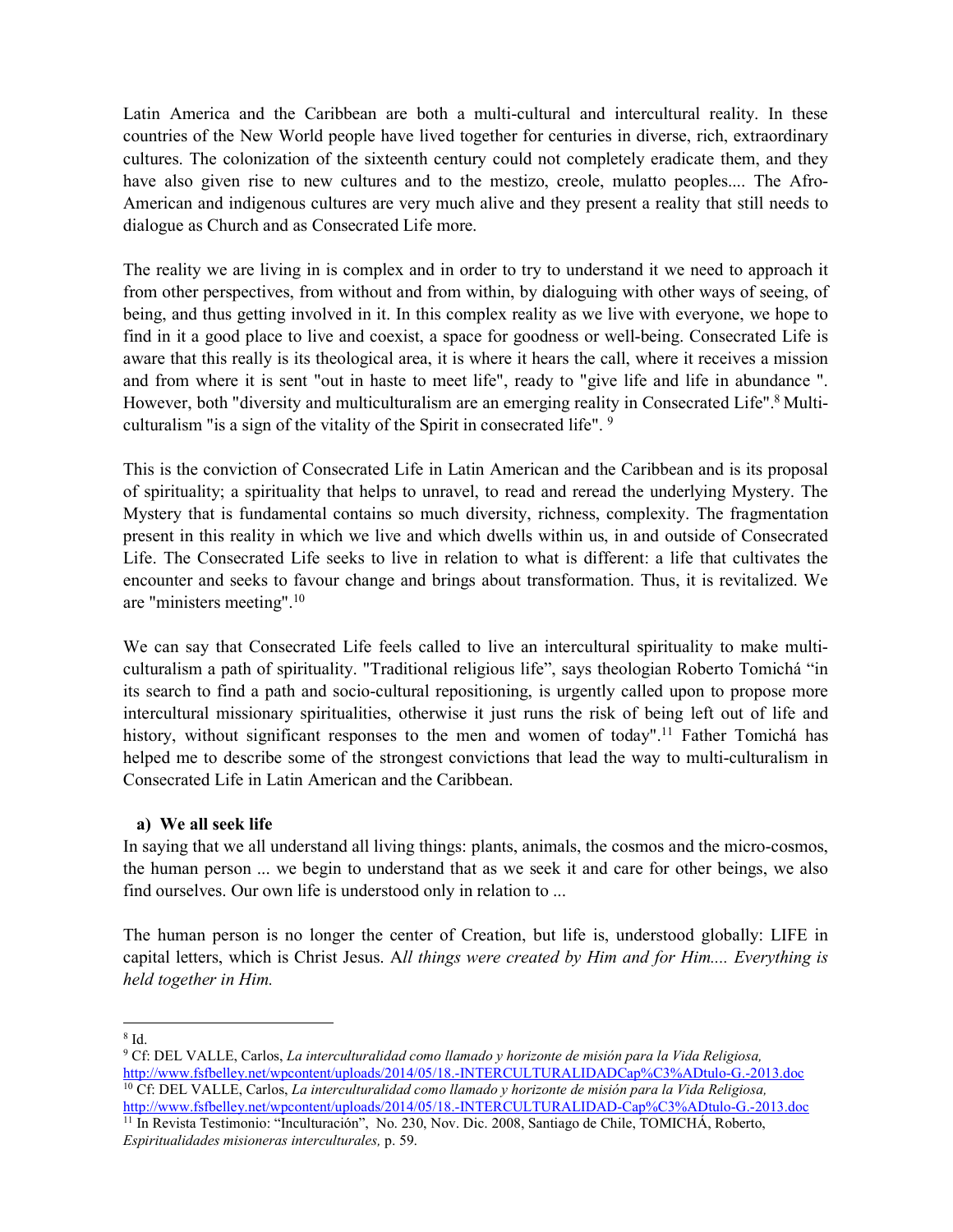Consecrated Life in Latin America is committed to seeking and defending life, promoting the biodiversity present, above all of the indigenous peoples in the Amazon. We are part of the Pan Amazon Network (REPAM) which hears God's voice in the cry for life of the people devastated by international economic interests. Our Consecrated Life wants to be a "mystical prophetic service to life" which seeks life and life in abundance for all, especially for the poorest, and the marginalized, the victims of human trafficking, women.

#### **b) Dialogue is the way forward**

This search for life and "life in abundance" is an integral part of the new style of Consecrated Life, through new ways of being community, of being brothers and sisters, of praying, projecting mission; with new forms of participation and relationship between men and women. We feel the need to re-read and revitalize our missionary identity since we are consecrated for the mission. "Can Consecrated Life have a new face, way of thinking, an intercultural heart?". 12

*"If we have a genuine desire to listen to others, then we shall learn to see the world with different eyes and to appreciate the human experience as manifested in different cultures and traditions*" (Pope Francis).

Interculturalism is an option and it takes place between different people with different cultures who become equal through dialogue, aware of the dignity of all cultures. It is a reciprocal experience that involves listening, openness of heart and the capacity for reconciliation, because dialogue will help us to build a new project of consecrated life, one that is more authentic. The key is relationality.

This intercultural dialogue will enable each person to contribute, from his/her own culture to the charism of the Institute. This attitude is necessary for re-reading the charism, question the monocultural or uniform positions, and widen the tent so as to live prayer, the liturgy, community life, the apostolate, the formation of the new generations, etc., in a new way....In fact this intercultural dialogue is a return to the Gospel, to its proposals, in order to reformulate them "critically and unanimously to match the current context".<sup>13</sup>

To reach this dialogic attitude, we need a profound spiritual experience to help us to overcome a colonial mentality that is also present in religious communities. "The leaders of Congregations of Women also need a space to meet in order to reflect on their experience" (Patricia Farrell, OSF).<sup>14</sup>

#### **c) Start a process of de-colonization**

The Aparecida Document of CELAM states that: "in the collective outlook there is still a colonial mentality regarding the Indigenous peoples and African-Americans".<sup>15</sup> This mentality is very common on our continent, not only in relation to the Indigenous peoples or Afro-Americans, but it also permeates human relations in general, whenever something is different, whether children, women, migrants, prostitutes or homosexuals, it discriminates against them, etc....

<sup>&</sup>lt;sup>12</sup> In Revista Testimonio: "Inculturación", No. 230, Nov. Dic. 2008, Santiago de Chile, TOMICHÁ, Roberto, *Espiritualidades misioneras interculturales,* p. 59.

<sup>&</sup>lt;sup>13</sup> In Revista Testimonio: "Inculturación", No. 230, Nov. Dic. 2008, Santiago de Chile, TOMICHÁ, Roberto, *Espiritualidades misioneras interculturales,* p. 62.

<sup>14</sup> CLAR, *Memorias Congreso de Vida Consagrada,* Ed. CLAR, Colombia 2015, p. 335.

<sup>15</sup> *DA*, 96.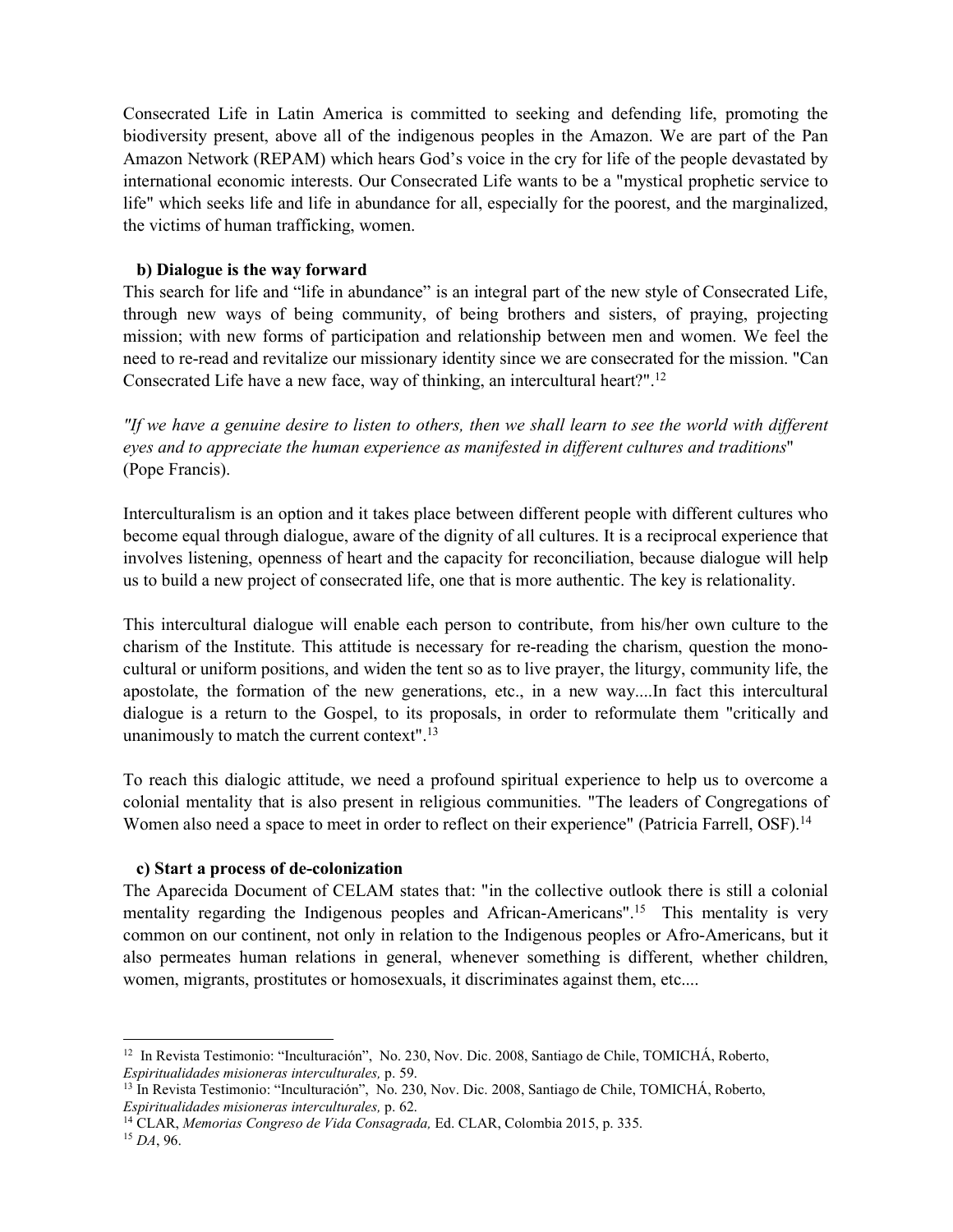Consecrated Life in Latin American and the Caribbean throughout history has been immersed in this colonial mentality, which is sometimes expressed by discriminatory or paternalistic attitudes to whatever is different.

The challenge Consecrated Life feels in CLAR/ HPLC is to leave this colonialist mentality, not only in our outward relations, but also to relations within our communities. We need to reshape our cultures, create richness of diversity. Provide spaces where young men and women entering our communities can share their different forms of expression and sets of values; listen to them, accept them, incorporate their proposals, and try not to cram everything into the mould of our cultures or ways of thinking because they are often mono-cultural and colonizing. Saint Augustine's wellknown expression fits here very well: "Unity is necessary; freedom, in debate; charity in everything". All evangelisation needs to be incarnated in the intercultural reality of today.

### **d) The Trinity is the Foundation of Interculturality**

In the Encyclical *Laudato Sii'* Pope Francis tells us beautifully: "The divine Persons are subsistent relations, and the world, created according to the divine model, is a web of relationships. Creatures tend towards God, and in turn, it is proper to every living being to tend towards other things, so that throughout the universe we can find any number of constant and secretly interwoven relationships (n. 171). This leads us not only to discover a key to our own fulfillment. The human person grows more, matures more and is sanctified more to the extent that he or she enters into relationships, going out of him/herself to live in communion with God, with others and with all creatures. In this way, they make their own that Trinitarian dynamism which God imprinted in them when they were created. Everything is interconnected, and this invites us to develop a spirituality of that global solidarity which flows from the mystery of the Trinity".<sup>16</sup> "The Trinity and relationships between creatures: 'For Christians believing in one God who is Trinitarian Communion suggests that the Trinity has left its mark on Creation'" (n. 239).

If we take the step towards an intercultural spirituality it will be to the extent that we contemplate and follow and experience the Trinitarian Mystery, which leads us to assume new attitudes and intercultural values.

The first novel horizon that emerged from the last Congress of Consecrated Life organized by CLAR/ HPLC stated: "We start from the origin and source of the vocation to the consecrated life: the mystery of God-Trinity, who is at the same time, a new model of reciprocal relations, lived in the circularity of love and equality".

Trinitarian Love "is inclusive, beyond space and time, peoples and cultures ... languages related to *certain historical moments ...".*<sup>17</sup> *To experience this Trinitarian Love is like entering life according to the Spirit* (Rom 8:9) of which St. Paul speaks, referring not to an intimate attitude, but to a process of holiness that comes from the encounter with Jesus Christ and results in attitudes of devotion, openness, service and commitment.

 <sup>16</sup> *Laudato Sii'*, No. 240, 24 May 2015.

<sup>17</sup> In Revista Testimonio: "Inculturación", No. 230, Nov. Dic. 2008, Santiago de Chile, TOMICHÁ, Roberto, *Espiritualidades misioneras interculturales,* p. 64.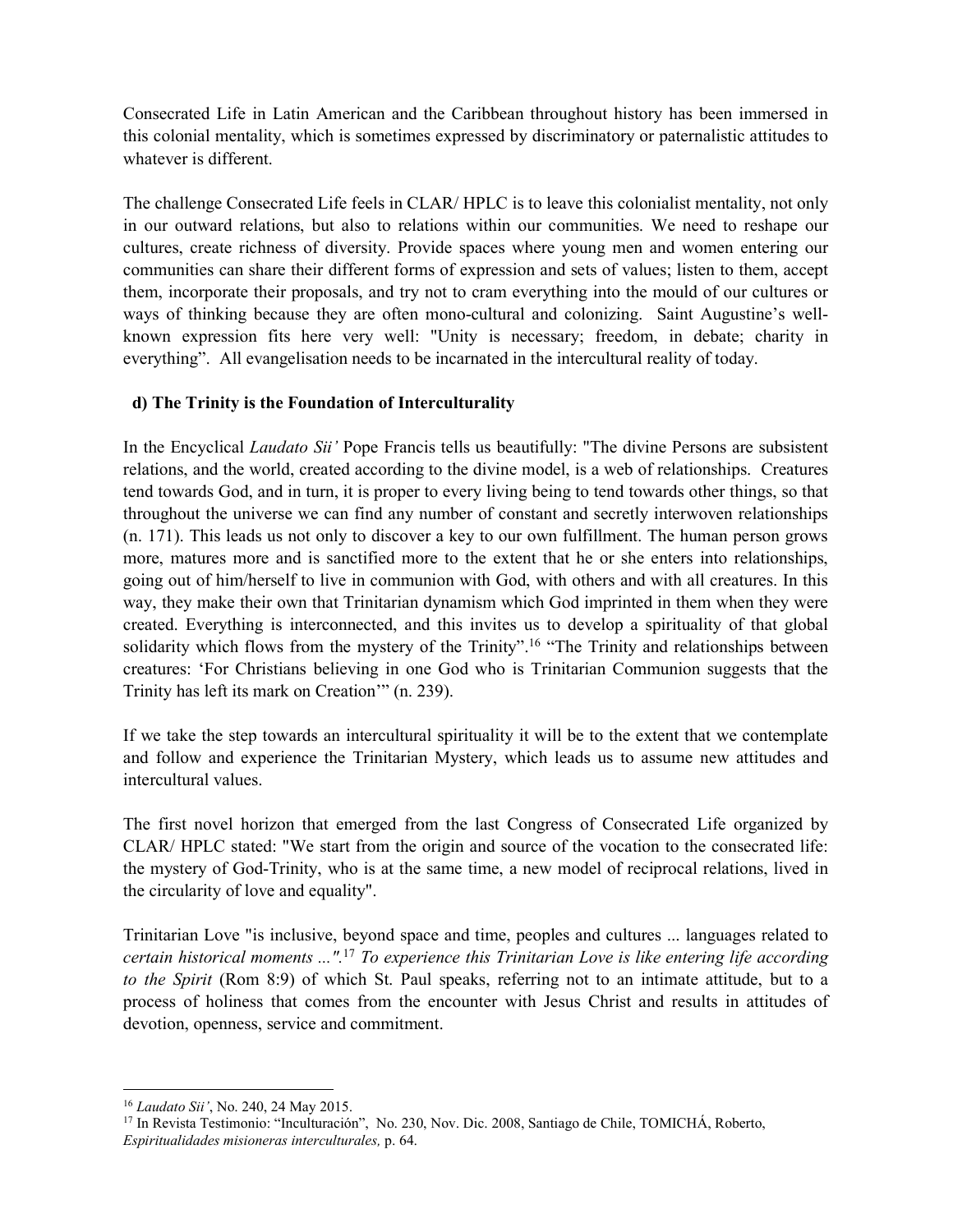This is the prophetic mystique that we as CLAR/HPLC feel impelled and urged to live by the Spirit. This mystique is above all a human experience at the same time as it is divine, like the Trinitarian relationship. "We need to cultivate a contemplative life that allows God to enlighten the darkness of the heart so that we can see the invisible, and know what is hidden from the wise and revealed to the simple. If Jesus is not our reference, we will not have the ability that He had to see into the internal framework of the cultures in which we participate" (Patricia Farrell, OSF).18

#### **e) Opening of the heart**

In Consecrated Life we need to learn to dialogue with "differences and the different".19 This learning springs from contemplation of the Trinitarian Mystery and only from there does it become Gospel witness to the world. We need to go out and be open to new opportunities so as to experience mission in genuine intercultural dialogue.<sup>20</sup> The Good News that we are sent to proclaim is indispensable, but this proclamation should come from "sincere, attentive and deep listening to the other person's personal, social, cultural, and religious 'otherness'".21 At the base of this proclamation of the Good News is the testimony of one's own life and of fraternal and sisterly community life; to live among us and listen attentively to each person, means inter-generational welcome. "Intercultural life in community is a preparation for intercultural work in the mission field".<sup>22</sup> Indeed the service of authority will need more inclusive discernment which fosters respect, listening, appreciation; besides being inclusive and incorporating difference, more evangelical and more intercultural religious expressions".

Consecrated Life must once again reshape the purpose of the service of authority, review its concrete action in relation to the acceptance of differences, as well as check on whether discriminatory or colonial attitudes still prevail within our communities, and away on mission. Aparecida tells us that "we form a universal heart, open to all cultures and all truths, cultivating our capacity for human contact and dialogue".<sup>23</sup> In short, Aparecida invites us to foster more human relations among ourselves and to welcome 'otherness'.

#### **f) The future of mission will depend on contemplation**

 Faced with so much dehumanization our post-modern world seeks the transcendent: "the spiritual dimension of life is being sought after as an antidote to dehumanization". <sup>24</sup> The mission will have a future in so far as our Contemplative Life is more contemplative, because only then will we be credible. Contemplation, born of a deep life of prayer, will form us to see reality as Jesus sees it, and to recognize God's presence in it, in all things, in all cultures and in each person. This contemplative gaze will allow us to discern the Kingdom present in history, in the poor, in their cultures, religions, social movements. It will be a look prompted by the action of the Holy Spirit.

 <sup>18</sup> CLAR, *Memorias Congreso de Vida Consagrada,* Ed. CLAR, Colombia 2015, p. 368.

<sup>&</sup>lt;sup>19</sup> DE VALLESCAR, Diana, *Tender puentes, abrir caminos. Vida consagrada y multiculturalidad, Publicaciones* Claretianas, Madrid 2006, p. 26.

<sup>20</sup> Cf. Documento de Trabajo nn. 95, 108, en USG, UISG, *Pasión por Cristo, Pasión por la Humanidad,* Publicaciones Claretianas, Madrid 2005, pp. 27-72.

<sup>21</sup> Cf. Documento de Trabajo nn. 95, 108, en USG, UISG, *Pasión por Cristo, Pasión por la Humanidad,* Publicaciones Claretianas, Madrid 2005, pp. 27-72.

<sup>22</sup> STECKLING, Wilhelm, OMI, *Inculturación del Evangelio y Vida Consagrada,* Reflexiones de un participante a partir del Congreso de la USG-UISG, Roma, 18 de enero de 2005.

<sup>23</sup> *DA* 377.

<sup>24</sup> *Redemptoris Missio* (RMi) 38.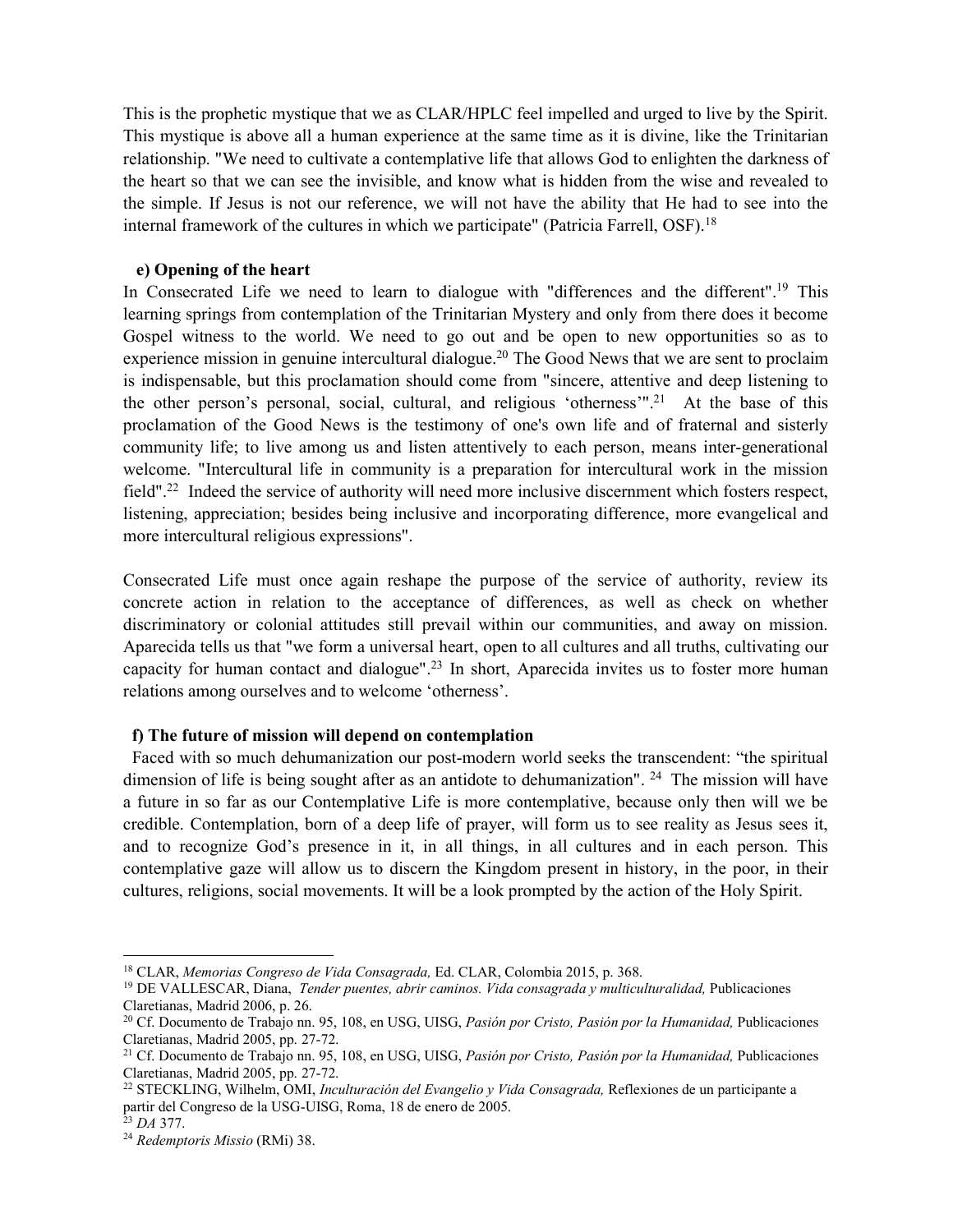In addition, contemplation will make Consecrated Life more fraternal and sisterly, more humane and humanizing. It will give life and lead to the encounter. Interculturality within Consecrated Life will bring full life to our pastoral work and to all our relationships. The word that we communicate will be authentic because it will be born of the profound encounter with the Trinitarian Mystery that dwells within us, it will then be prophetic.

Consecrated Life is called to be open to the newness of the Spirit. May we not be robbed of interculturality! The Consecrated Life inserted in the life of Latin America and of the Caribbean has been an example of interculturality with concrete examples of contemplative men and women religious, men and women mystagogues involved in this process since the Incarnation.

## **Some examples** <sup>25</sup>

## **1. To welcome and manage differences and encourage participation**

The theme of inculturation is complex and calls for a proper knowledge of its implications, of its causes and dynamics, both with regard to the mission and to the cultural growth of the Congregation. It must accept the challenges of interculturalism with discernment, courage, dialogue and evangelical provocation". 26

The pace with which we must live this process of interculturalism in Consecrated Life should be the same as the Church lives, which means listening to the voices of the various cultures, integrating them as a source of wealth. The Church invites us to see reality in its complexity, to understand and to love it.

Interculturalism teaches us to be open, to be receptive, to acquire a new way of thinking, of living and of exercising mission. Religious life is devoted to the mission. Each congregation is forged by its culture, which develops and enriches it to the extent that it is open to what is diverse and offers the charism new forms of expression. The charism may be lived in different ways, which makes us relativize ways of thinking, feeling or expressions. The important thing is to keep alive the values of the Kingdom. "If we insist on brotherhood, peace, justice, dialogue, reconciliation, cooperation ... there is no room for discord, misunderstanding, tension, division, exacerbated nationalism, etc.". 27

It is necessary that in the face of the problems that arise on this path of interculturalism, the Institute's vision and identity, its mission, history, different experiences of interculturality remain very clear. Times for meeting should be planned, motivated, transparent, with active participation, in which there is no lack of patient listening and peaceful dialogue. "Meeting is everything",<sup>28</sup> when participation is really encouraged. Together we all seek the common good as much by exchanges as by complementarity.

Whoever exercises authority has to manage differences through information, dialogue, responsibility. The person in authority must encourage discernment and accompany the new

<sup>&</sup>lt;sup>25</sup> A partir de aquí sigo un aporte del P. José Ma. Arnáiz a la revista española de la CONFER.

<sup>26</sup> OCHOA, José Miguel, *Interculturalidad y Vida Consagrada,* http://documents.mx/documents/intercultural-id-ad-yvida-a.html

<sup>&</sup>lt;sup>27</sup> ARNÁIZ, José María.

<sup>28</sup> ARNÁIZ, José María.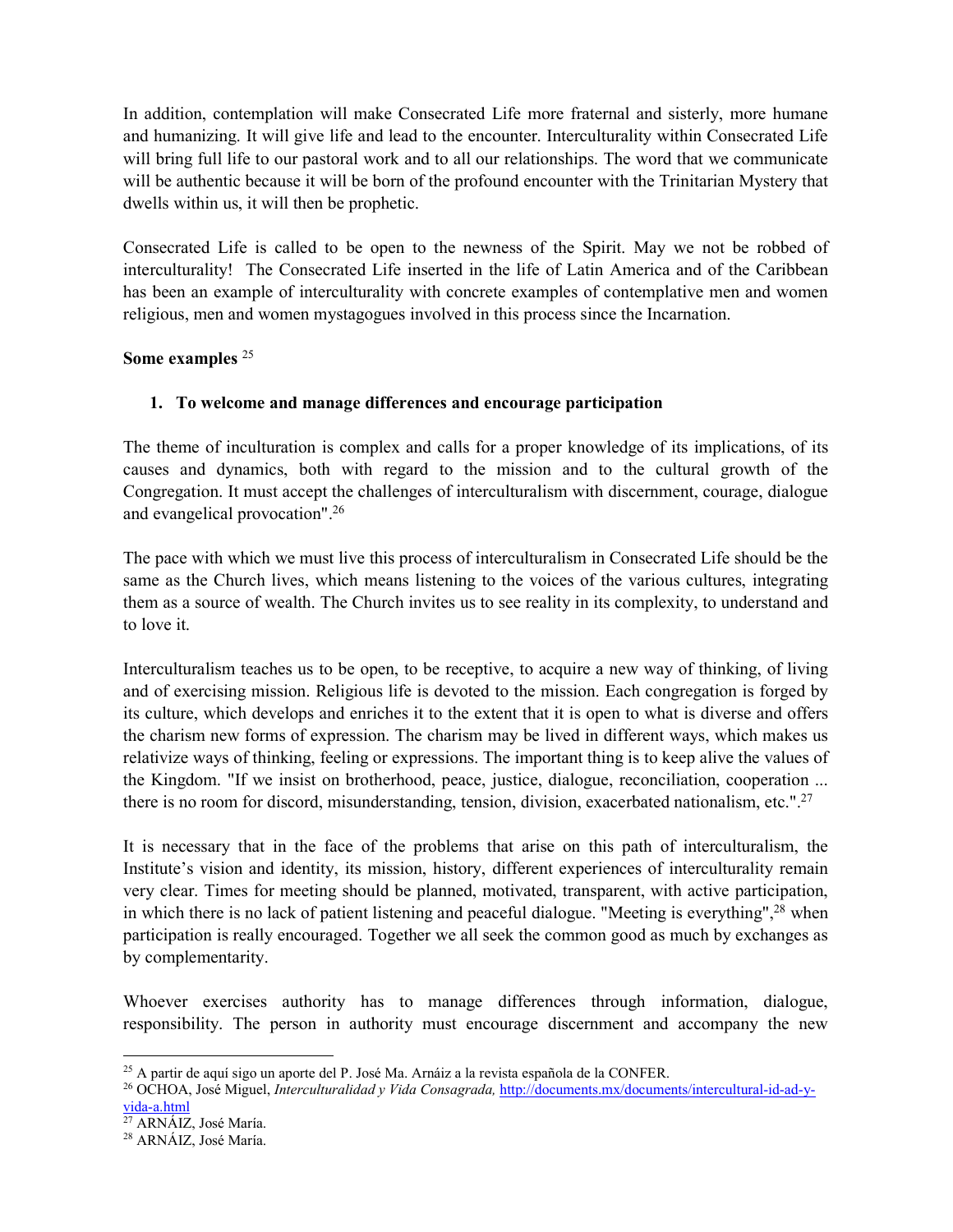intercultural communities with a life project in line with the Institute's charism and, above all insist on participation in the life and mission of the Congregation at all levels. Decentralization may be promoted and a healthy autonomy given to the regions and communities. It would be good to reread the Constitutions in community so as to integrate the new values, religious and cultural expressions in them. The General Chapter is a privileged space to discern the new signs of life arising from different cultural contexts.

Furthermore, we must also discern in this process of intercultural participation, the possibility of representation in distinct government sectors which are open to, and promote, the value given to the diversity of cultures and to intercultural relations. The method of splitting or regrouping members according to their own cultures as a safeguard, thus overlooking the danger of falling into partisanship, nationalism, does not promote the common good of the Institute. The majorities and minorities in an Institute are not always well articulated, and so the well-known phrase "it has always been done this way" predominates, or the desire to establish differences in details that may become real barriers to communion and interculturalism. "Interculturality is not always lived in the community as well as it should be".29

### **2. Formation for intercultural communion**

Formation through communion, with mission in mind. The Gospel is a transforming force in the heart of candidate in formation. Therefore, formation for Consecrated Life that is countercultural is significant and communal.

The years of initial training are the best to educate and train the candidates to understand difference, through diversity, as a way to unity. It is likewise the duty of every consecrated person. We must prepare ourselves to live in this multi-cultural reality. It helps us to pass from 'I' to 'we'.

The training teaches the candidates to accept diversity and to dialogue. They become ready to cooperate, to discern the values of the Kingdom, to use the communications media properly, to pray in a different way as they learn about other cultures. This formation will dispose the heart of the candidate to go on mission anywhere in the world. It is equally important to provide education in history, other languages, to sensitize them to appreciate the culture of their own people as well as that of others. The candidate will then learn to look at life and death in a different way, from another perspective, and thus be enriched.

But the most significant part of this stage is to learn to dialogue in order to understand other viewpoints. It also involves formation in hospitality: "Without hospitality our communities and people are closed in on themselves, in their own culture and miss the opportunity for interaction with the whole. The opposite of hospitality is hostility, rejection of difference, violence. Today in our world, there is cultural violence, the clash of civilizations, terrible fragmentation arising from exclusion and the rejection of what is different. Exclusion is becoming the primary sin of the globalization process. But even within the Church hostility is shown to "the other" through intolerance, exclusion, lack of dialogue". 30

 <sup>29</sup> STECKLING, Wilhelm, OMI, *Inculturación del Evangelio y Vida Consagrada,* Reflexiones de un participante a partir del Congreso de la USG-UISG, Roma, 18 de enero de 2005.

<sup>30</sup> GARCÍA PAREDES, José Cristo Rey, *Cómplices del Espíritu. El nuevo paradigma de la misión,* Publicaciones Claretianas, Madrid, 2014, p. 204.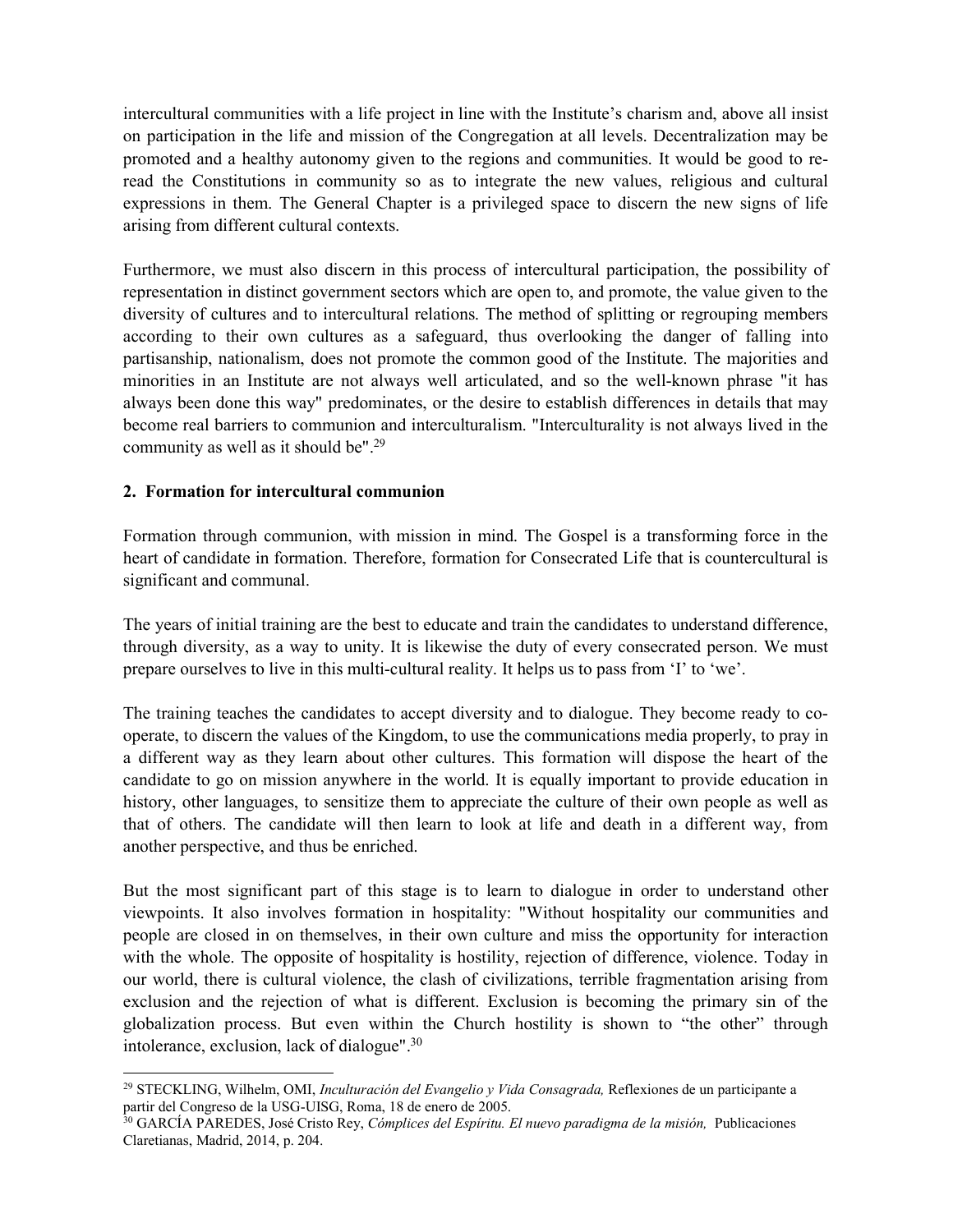The candidate learns to appreciate the cultures of others on becoming aware of the limitations of his/her own culture. It is all a path of asceticism and humility. The young people in formation are generally open to this exchange, so the Institutes and Centers of Interreligious and Intercultural Training as well as apostolic experiences with other congregations or other cultures, promote this mutual enrichment.

For these trainees mystagogue formators are required who are not only good teachers, but witnesses. "They teach one to look a person in the eye, to look with new eyes and to look at others". <sup>31</sup> Today, Consecrated Life in Latin America and the Caribbean is called to live the prophetic role of interculturality. The future will depend on this. "The languages spoken by the Spirit are diverse and each one needs to capture its melody, with commitment, responsiveness, understanding and heart. Then ... when those who feel, think, live, work, pray differently are seen 'who will stay to keep the feast?' ".<sup>32</sup>

#### **Conclusion**

Some slogans:

• Moving from multi-culturalism to interculturalism. Do not stay in a "halfway assumption" (*acculturation*). 33

• In Consecrated Life we are either intercultural or we will not be effective

• Interculturalism is a form of prophecy, it is an alternative proposal to a globalized world and aims to homogenize everything.

• It assumes an attitude of dialogue, humility, listening: a perceptive look, to see beyond ...

• It requires a contemplative attitude to see without prejudice, or from a personal, Congregational, cultural perspective... to see the values present in other cultures, to dialogue with them in order to compare, enrich, not only to tolerate, but to deeply appreciate its value.

• We need both a mystery and mystics to teach interculturality.

• We need an intercultural spirituality.

• Start with intercultural dialogue in our communities, because only from there will we bear testimony to the world that it is possible to achieve unity in diversity.

• Interculturalism is an opportunity for Consecrated Life because it favours solidarity, welcomes diversity, experiences volunteerism, empathy for the poor, respect for ecology, the search for peace. 34

• Consecrated Life can offer many humanizing values to the different cultures by its presence incorporated in the different cultures.

• Difference is not equal but on the contrary, it is complementary like the different notes of a symphony that are necessary to create a harmony.

In speaking of harmony Mary our Mother comes to my heart. She tells us through her behaviour that interculturality is, more than anything, a matter of *Visitation*. She *went with haste to meet Life*, especially bearing it in her own womb. Visitation goes to meet diversity, leaving its own home, impelled by the Mystery that inhabits her young life and becomes missionary, to encounter the

 <sup>31</sup> In Revista Testimonio, No. 230 Nov. Dic. 2008, Santiago de Chile, ARNÁIZ, José María, *Un carisma hecho cultura. Una cultura nacida de un carisma,* p. 56.

<sup>32</sup> In Revista Testimonio, No. 230 Nov. Dic. 2008, Santiago de Chile, DEL VALLESCAR, Diana, *Una multiculturalidad asumida y redimida y vida consagrada,* p. 33.

<sup>33</sup> In Revista Testimonio: "Inculturación", No. 230, Nov. Dic. 2008, Santiago de Chile, SUESS Paulo*, Planteamiento del tema de las culturas,* p. 15.

<sup>34</sup> Cf: OCHOA, José Miguel, *Interculturalidad y Vida Consagrada,* http://documents.mx/documents/ intercultural-idad-y-vida-a.html